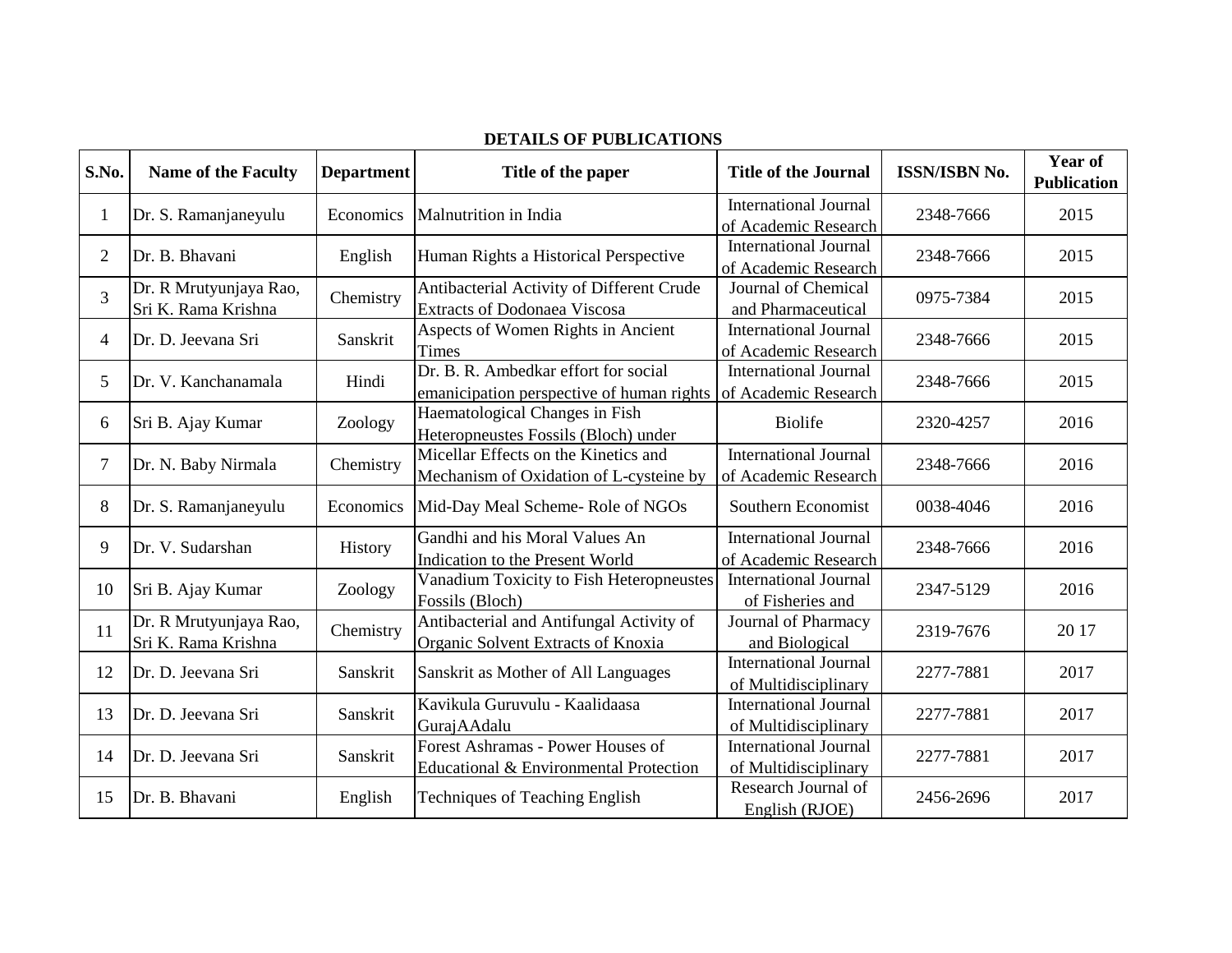| 16 | Dr. R Mrutyunjaya Rao,<br>Sri K. Rama Krishna | Chemistry           | Isolation of Urosilic acid from Knoxia<br>Corymbosa                                 | <b>Natural Products</b><br>Chemistry & Research        | 2329-6836 | 2017 |
|----|-----------------------------------------------|---------------------|-------------------------------------------------------------------------------------|--------------------------------------------------------|-----------|------|
| 17 | Dr. D. Jeevana Sri                            | Sanskrit            | Navyathaku Nidarsanam (Sukanya)<br>Navala                                           | Bhaava Veena                                           | 2456-4702 | 2018 |
| 18 | Dr. V. Kanchanamala                           | Hindi               | Adhunikataku maro peru mana Gurajada<br>vari Kanyasulkam                            | Bhaava Veena                                           | 2456-4702 | 2018 |
| 19 | Sri B. Ajay Kumar                             | Zoology             | Hematological alterations after exposure<br>periods of Acaphate in freshwater snake | <b>International Journal</b><br>of Zoology and         | 2455-9571 | 2018 |
| 20 | Dr. P.V.V. Satish                             | Aquaculture         | Hematological alterations after exposure<br>periods of Acaphate in freshwater snake | <b>International Journal</b><br>of Zoology and         | 2455-9571 | 2018 |
| 21 | Dr. K.Srinivasa Rao                           | Physics             | Efficiency of Solutions to Reduce Water<br><b>Impurity and Pollutants</b>           | <b>Research Review</b><br><b>International Journal</b> | 2455-3085 | 2019 |
| 22 | Sri S.N. Ali Ansari                           | Computer<br>Science | Analysis of K* (STAR) and Hierarchical<br><b>Clustering Algorithm for Education</b> | <b>International Journal</b><br>of Research and        | 2348-1269 | 2019 |
| 23 | Sri S.N. Ali Ansari                           | Computer<br>Science | Analysis of K* (STAR) and Fuzzy C-<br>Means Algorithm for Education                 | <b>International Journal</b><br>of Computer Science    | 2347-2693 | 2019 |
| 24 | Sri S.N. Ali Ansari                           | Computer<br>Science | An Innovative K* Clustering Algorithm<br>on Systematic Transformation of            | <b>International Journal</b><br>of Engineering         | 2319-6734 | 2019 |
| 25 | Dr. B. Bhavani                                | English             | Quality of Human Resources to Upgrade<br>for Higher Education                       | Tejaswi Astitva Multi-<br>Lingual Multi-               | 2581-9070 | 2019 |
| 26 | Dr. V. Kanchanamala                           | Hindi               | Sanatana Bharatiya samskruthi me naitika<br>mulyon ka abhaav                        | Rama's philosophy in<br>South Indian art and           | 2348-4225 | 2019 |
| 27 | Dr. D. Jeevana Sri,<br>Sri Ch. Mahesh         | Sanskrit            | Didactic Fables and detailed observation<br>of Dharma through Sanskrit, Telugu and  | <b>International Journal</b><br>of Multi-Disciplinary  | 2277-7881 | 2020 |
| 28 | Dr. V. Kanchanamala                           | Hindi               | Didactic Fables and detailed observation<br>of Dharma through Sanskrit, Telugu and  | <b>International Journal</b><br>of Multi-Disciplinary  | 2277-7881 | 2020 |
| 29 | Dr. D. Jeevana Sri,<br>Sri Ch. Mahesh         | Sanskrit            | Conciousness and Mind of Yogic Methods<br>in relation to Christian Thought          | <b>International Journal</b><br>of Multi-Disciplinary  | 2277-7881 | 2020 |
| 30 | Dr. S. Ramanjaneyulu                          | Economics           | Service Sectors and HDI in India                                                    | <b>International Journal</b><br>of Multi-Disciplinary  | 2277-7881 | 2020 |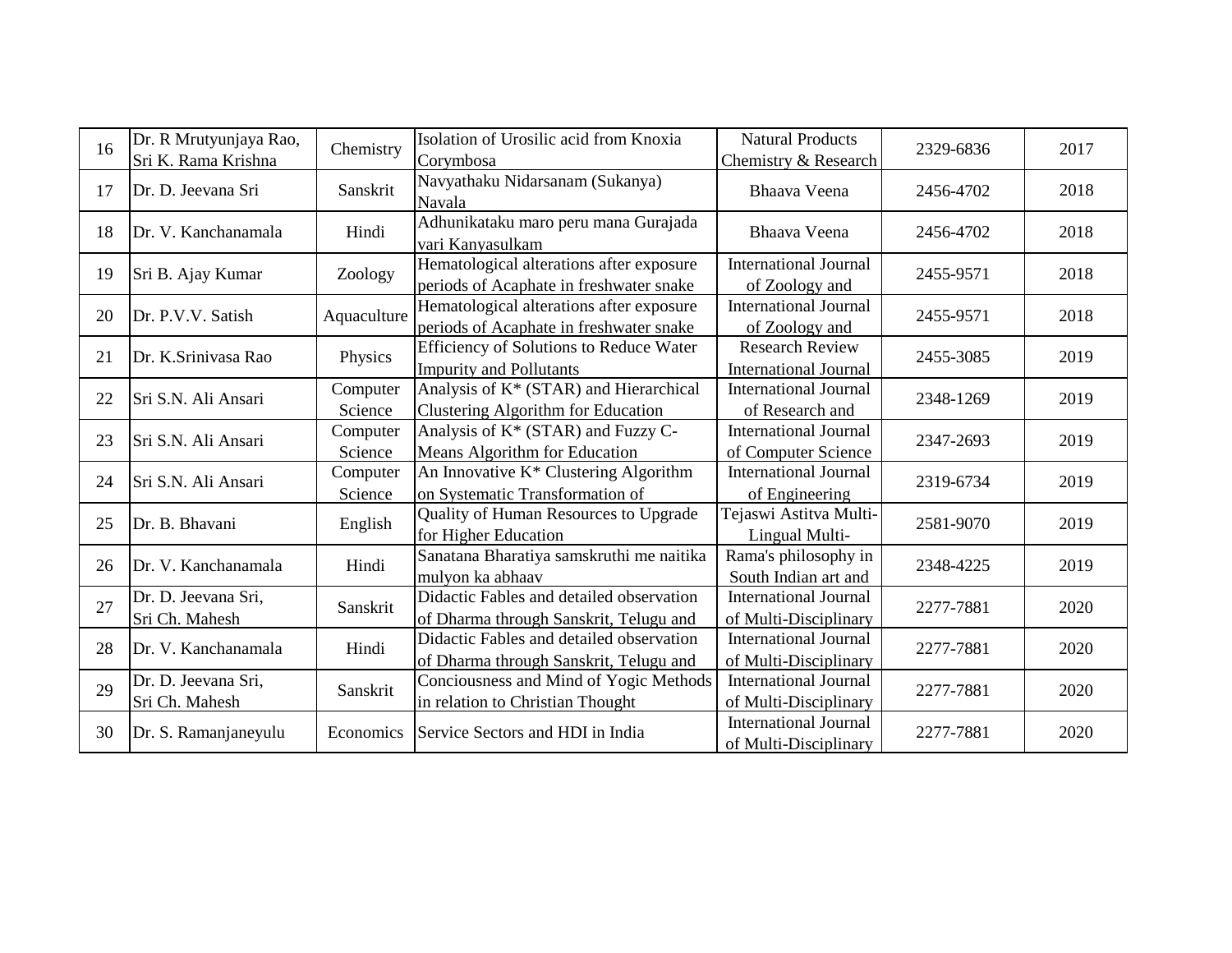3.4.4 Number of books and chapters in edited volumes/books published per teacher during the last five years (5)

3.4.4.1: Total number of books and chapters in edited volumes / books published, and papers in national/international conference-proceedings year wise

|                | SI. No. Name of the teacher | Title of the<br>book/chapte | rs published Title of the paper                                                     | <b>Title of the</b><br>proceedings of the<br>conference                    | Year of<br>publication | ISBN/ISSN number of<br>the proceeding | <b>Whether</b> at<br>the time of<br>publication<br><b>Affiliating</b><br><b>Institution</b><br><b>Was same</b><br>Yes/NO | Name of the<br>publisher |
|----------------|-----------------------------|-----------------------------|-------------------------------------------------------------------------------------|----------------------------------------------------------------------------|------------------------|---------------------------------------|--------------------------------------------------------------------------------------------------------------------------|--------------------------|
|                | Dr. V.<br>Kanchanamala      | <b>NIL</b>                  | Premchand aur<br>Sarath chandra ke<br>vupanyasome<br>abhivyakta samajika<br>chetana | Tulanatmak sahitya<br>hindi aur anya<br>bhashayem                          | 2015                   | 978-81-921270-1-9                     | Yes                                                                                                                      | <b>NIL</b>               |
| $\overline{2}$ | Dr. V.<br>Kanchanamala      | <b>NIL</b>                  | Jayashankar Prasad<br>aur Vishwanatha<br>Satyanarayana                              | Hindi telugu sahitya<br>ke vividha vimarsha                                | 2015                   | 978-81-921270-2-6                     | Yes                                                                                                                      | <b>NIL</b>               |
| $\overline{3}$ | Dr. V.<br>Kanchanamala      | <b>NIL</b>                  | Alice's adventures in<br>wonder land                                                | Sahityam lo balya<br>Chitrana                                              | 2015                   | 978-93-3212-012-3                     | Yes                                                                                                                      | <b>NIL</b>               |
| 4              | Dr. V.<br>Kanchanamala      | <b>NIL</b>                  | Dhalitha sahitya ka<br>avirbhav                                                     | Hindi aur Telugu<br>dhalitha atma<br>kathaon ka<br>tulanatmaka<br>adhyayan | 2016                   | 978-81-921270-4-0                     | Yes                                                                                                                      | <b>NIL</b>               |
| 5              | Dr. V.<br>Kanchanamala      | <b>NIL</b>                  | Hindi basha per<br>vaiswavikaran ka<br>Prabhav                                      | Hindi thadha anya<br>bharatiya bhashaon<br>per vaiswikaran ka<br>prabhav   | 2016                   | 978-93-83-637-60-7                    | Yes                                                                                                                      | <b>NIL</b>               |
| 6              | Dr. V.<br>Kanchanamala      | $NIL$                       | Andhra natakasam<br>avirbhavam<br>parinamam                                         | Dravida bhashalalo<br>nataka sahityam                                      | 2016                   | 978-81-930882-9-2                     | Yes                                                                                                                      | <b>NIL</b>               |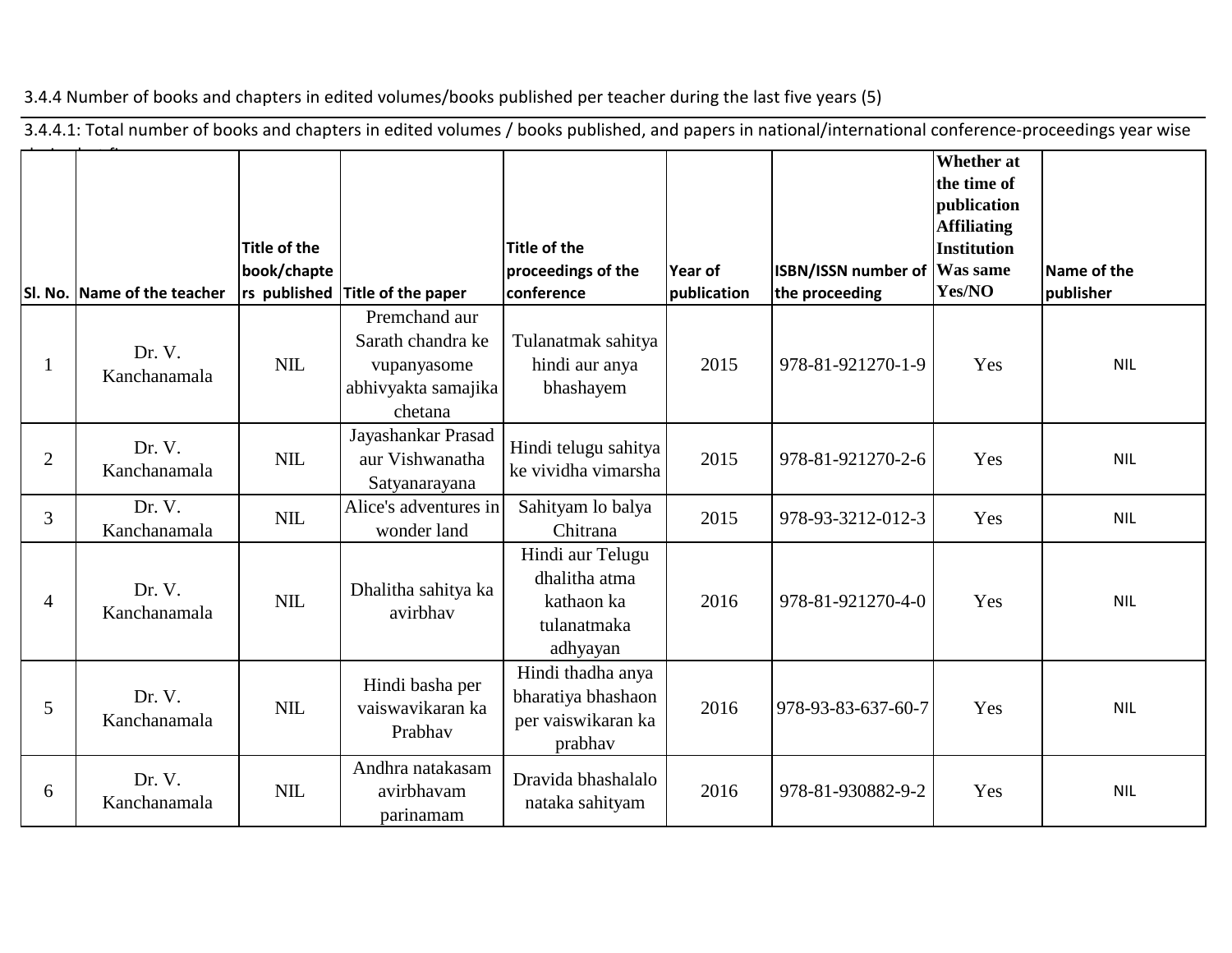| $\overline{7}$ | Dr. Ryali Srinivasu    | NIL        | Toorpu Godavari<br>Jillaalo Naataka<br>Parishattulu - Oka<br>Pariseelana                     | Draavida bhaashallo<br>Naataka Saahityam                                                                            | 20 16 | 978-81-930882-9-6 | Yes | <b>NIL</b> |
|----------------|------------------------|------------|----------------------------------------------------------------------------------------------|---------------------------------------------------------------------------------------------------------------------|-------|-------------------|-----|------------|
| 8              | Dr. V.<br>Kanchanamala | <b>NIL</b> | and Goswami<br>Tulasidas                                                                     | Ramacharitha manas Ramacharitha manas<br>me vaignanaik<br>drishti kon                                               | 2017  | 978-1-9776-9384-6 | Yes | <b>NIL</b> |
| 9              | Dr. Ryali Srinivasu    | <b>NIL</b> | Maa Pasalapudi<br>kathallo Jaanapadula<br>Aachaara<br>vyavahaaraalu - $\,$<br>Cheti Vruttulu | Jaanapadam                                                                                                          | 20 17 | 978-81-931489-8-5 | Yes | <b>NIL</b> |
| 10             | Dr.D.Jeevanasri        | NIL        | Andhrabhojuni<br>Andhretara<br>Pandithyam:<br>Jaamvathi parinaya<br>Natakam                  | One day<br>International<br>Seminar on<br><b>Dramatical litrature</b><br>in Dravidian<br>Languages.                 | 2017  | 978-81-930882-9-6 | Yes | <b>NIL</b> |
| 11             | Dr.D.Jeevanasri        | NIL        | Role of Sanskrit in<br>Globolization                                                         | Two day<br>international<br>Seminar on The<br>impact of<br>Globalization on<br>Hindi and other<br>Indian Languages. | 2017  | 978-93-83637-60-7 | Yes | <b>NIL</b> |
| 12             | Dr. V.<br>Kanchanamala | $NIL$      | Adhunikataku maro<br>peru mana Gurajada<br>vari Kanyasulkam                                  | Complete works of<br>Gurajada:<br>Contribution<br>towards social<br>awareness                                       | 2018  | 978-93-87540-23-1 | Yes | <b>NIL</b> |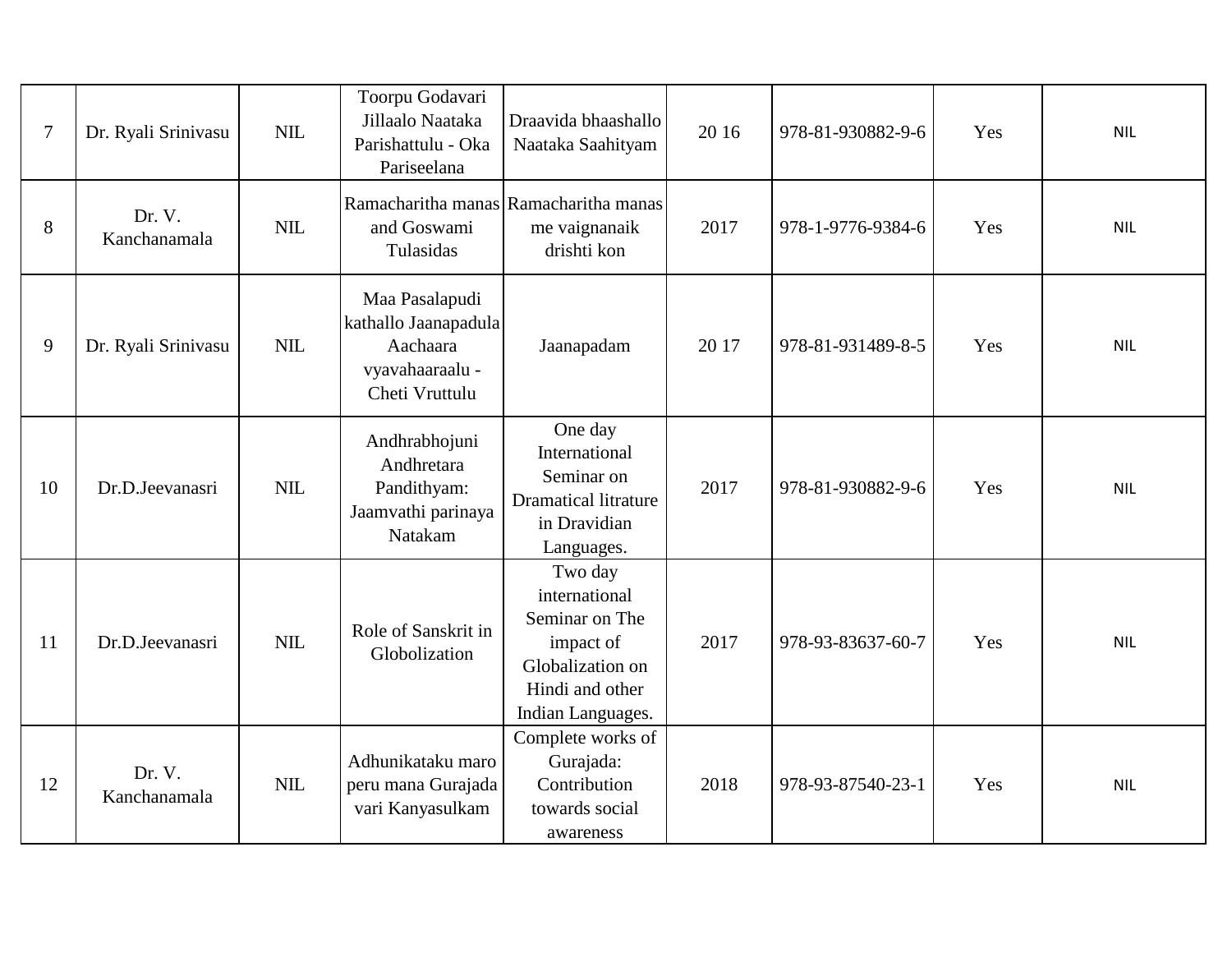| 13 | Dr. Ryali Srinivasu    | <b>NIL</b> | Samaajam Chekkina<br>Kalaa Silpam -<br>Kanyaasulkam                | Prakaasika -<br>Gurajaada Samagra<br>Saahitya Vyaasa<br>Samkalanam                                                            | 20 18 | 978-93-87540-23-1 | Yes | <b>NIL</b> |
|----|------------------------|------------|--------------------------------------------------------------------|-------------------------------------------------------------------------------------------------------------------------------|-------|-------------------|-----|------------|
| 14 | Dr.D.Jeevanasri        | NIL        | Kavisekharuni<br>Kanyasulkam Pai<br>Vividha Sahityala<br>Prabhavam | Complete works of<br>Gurujada.                                                                                                | 2018  | 978-93-87540-23.1 | Yes | <b>NIL</b> |
| 15 | Dr. V.<br>Kanchanamala | NIL        | Sumitrananda Pant                                                  | Nature and<br>environmental<br>conservation in<br>aur prakrithi chitran Ancient and Modern<br>Indian literature<br>$(Part-2)$ | 2019  | 978-81-942990-9-7 | Yes | <b>NIL</b> |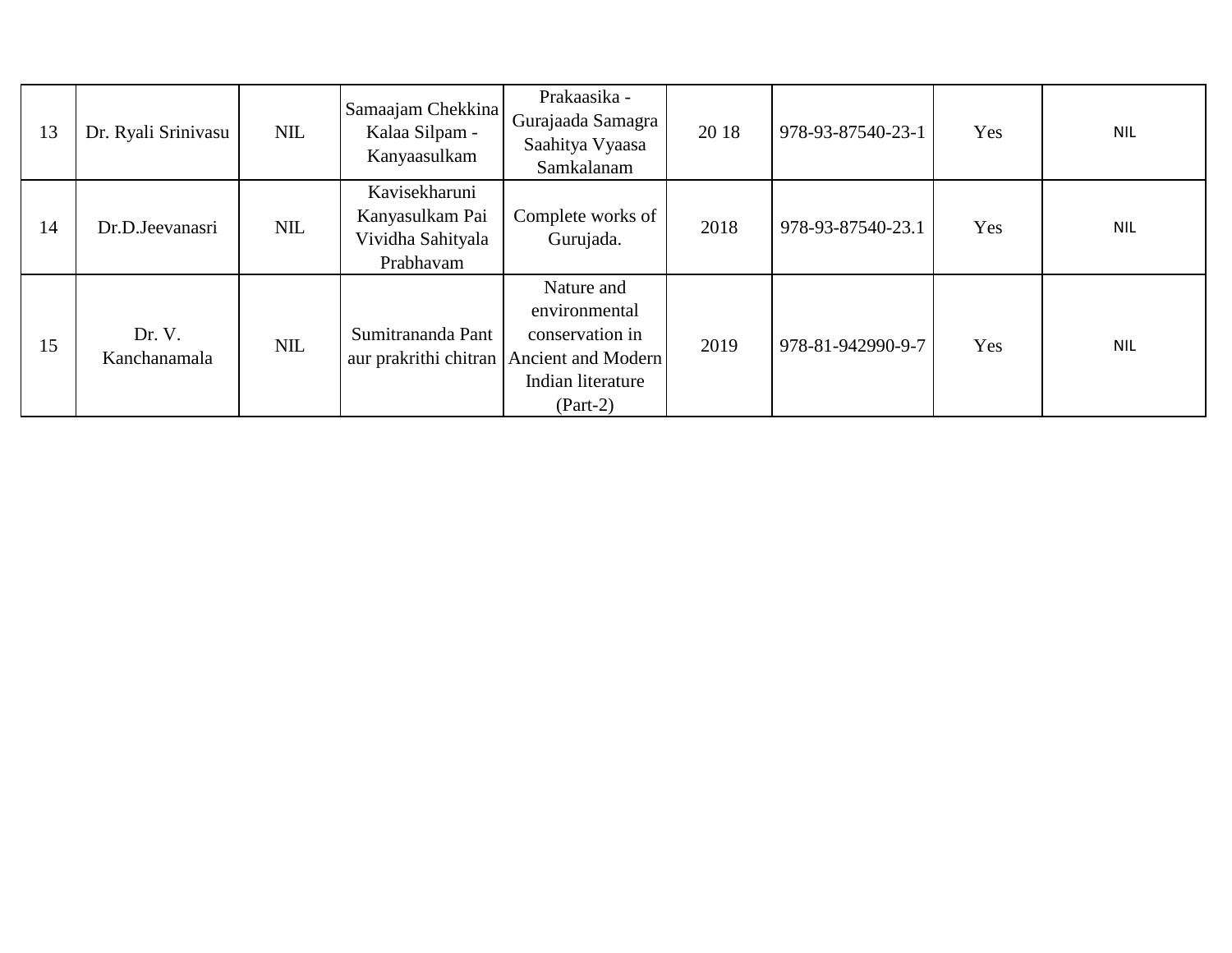| S.No.          | Name of the Teacher | Department | Title of the paper                                    | Title of the Proceedings<br>of the Conference                              | National/<br>International publication | Year of |
|----------------|---------------------|------------|-------------------------------------------------------|----------------------------------------------------------------------------|----------------------------------------|---------|
| $\mathbf{1}$   | Dr. D. Jeevanasri   | Sanskrit   | Mythological & desciption<br>origen of river godavari | Holy rivers and their<br>impact on culture and<br>civilization             | National                               | 2015    |
| $\overline{2}$ | Dr. D. Jeevanasri   | Sanskrit   | Child literature in sanskrit                          | Portrait of chil in<br>literature.                                         | National                               | 2015    |
| 3              | Dr. D. Jeevanasri   | Sanskrit   | Kavikula Guruvulu Kalidas<br>Gurajadalu               | Gurajadas literature his<br>multifaceted cantribution<br>to Modern Society | National                               | 2016    |
| $\overline{4}$ | Dr. D. Jeevanasri   | Sanskrit   | Best Play of Bhavabhuti                               | Cinema literature                                                          | National                               | 2016    |
| 5              | Dr. D. Jeevanasri   | Sanskrit   | Nanaruchirardha sukthi -<br>nannayayokthi             | Adikavi nannaya<br>kavithvam samajika<br>sandesam                          | National                               | 2016    |
| 6              | Sri Ch. Mahesh      | Sanskrit   | Saisava Sahityam-katha<br>Sahityam                    | Portrait of chil in<br>literature.                                         | National                               | 2016    |
| $\overline{7}$ | Sri Ch. Mahesh      | Sanskrit   | Kanyasulka natakam-jathi<br>jagruthiki vajrayudham    | Gurajadas literature his<br>multifaceted cantribution<br>to Modern Society | National                               | 2016    |
| 8              | Sri Ch. Mahesh      | Sanskrit   | Sinigeyal pai janapada<br>geyala prabhavam            | Cinema literature                                                          | National                               | 2016    |
| 9              | Sri Ch. Mahesh      | Sanskrit   | Nannaya Manuvula<br>Dharmam<br>(Tulanatmakaadhyanam)  | Adikavi nannaya<br>kavithvam samajika<br>sandesam                          | National                               | 2016    |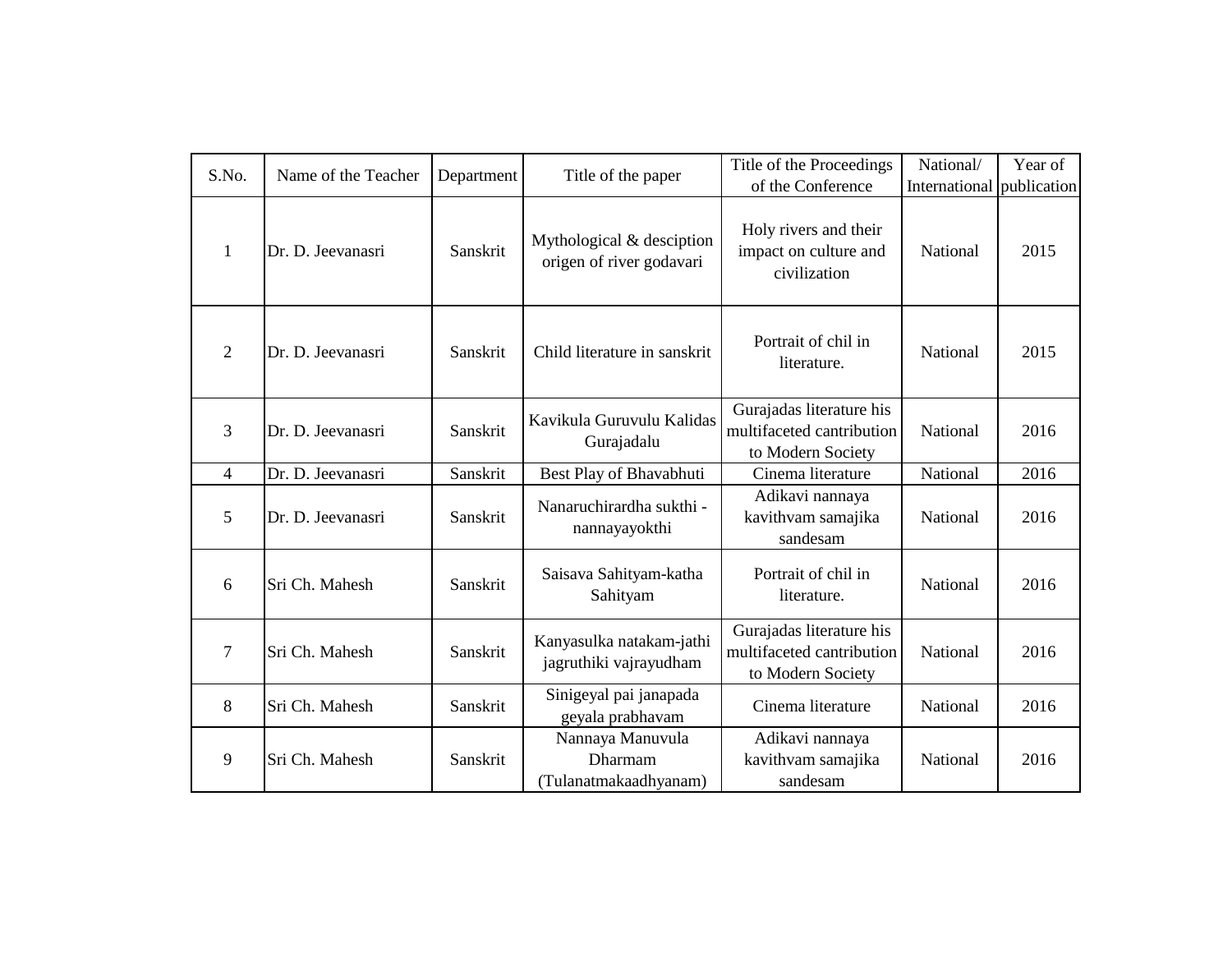| 10 | Dr. D. Jeevanasri                                                  | Sanskrit  | Preservation of food in<br>Ancient & Modren times                                                                                 | ABCDF-2016                                                             | National      | 2016 |
|----|--------------------------------------------------------------------|-----------|-----------------------------------------------------------------------------------------------------------------------------------|------------------------------------------------------------------------|---------------|------|
| 11 | Dr. D. Jeevanasri                                                  | Sanskrit  | Dalitha<br>kathachintachachinaa E<br>kula pulupuchavada                                                                           | Dalitha atma kathala<br>tulanatmaka Adyayanam.                         | National      | 2017 |
| 12 | Sri Ch. Mahesh                                                     | Sanskrit  | Vishwa Shreyaskaram-<br>Bharathavaakyam                                                                                           | Dramatical litrature in<br>Dravidian Languages.                        | Internattiona | 2017 |
| 13 | Kabir Sahyityam<br>Sri Ch. Mahesh<br>Sanskrit<br>Viswashreyaskaram |           | The impact of<br>Globalization on Hindi<br>and other Indian<br>Languages.                                                         | Internattiona                                                          | 2017          |      |
| 14 | Sri Ch. Mahesh                                                     | Sanskrit  | Kavi Kalaniki<br>kulamataalumtaya?                                                                                                | Dalitha atma kathala<br>tulanatmaka Adyayanam.                         | National      | 2017 |
| 15 | Dr. V. Kanchanamala                                                | Hindi     | Viswakavi Vemana Sataka<br>sahityam                                                                                               | Sahithi Veekshana                                                      | National      | 2017 |
| 16 | Dr. N. Baby Nirmala                                                | Chemistry | Kinetics and Mechanism of<br>Oxidation of L-tyrosine by<br>Iron(III)-1,10-<br>phenanthroline Complex in<br>Perchloric Acid Medium | <b>XXXVI Annual</b><br>Conference Indian<br><b>Council of Chemists</b> | National      | 2017 |
| 17 | Dr. D. Jeevanasri                                                  | Sanskrit  | Foresight of female<br>characters through Bible                                                                                   | Visionary women                                                        | National      | 2019 |
| 18 | Dr. D. Jeevanasri                                                  | Sanskrit  | Ramayanam<br>Ragasamanvitham                                                                                                      | Dakshina bhaarat ke<br>Jivan kaal va Sahitya me<br>raam ka darshan     | National      | 2019 |
| 19 | Dr. D. Jeevanasri                                                  | Sanskrit  | Moral Values depicted in<br>Madhyama Vyayoga of<br>Bhasa.                                                                         | Social Ethical & Culteral<br>Values as Depicted in<br>Drama            | International | 2019 |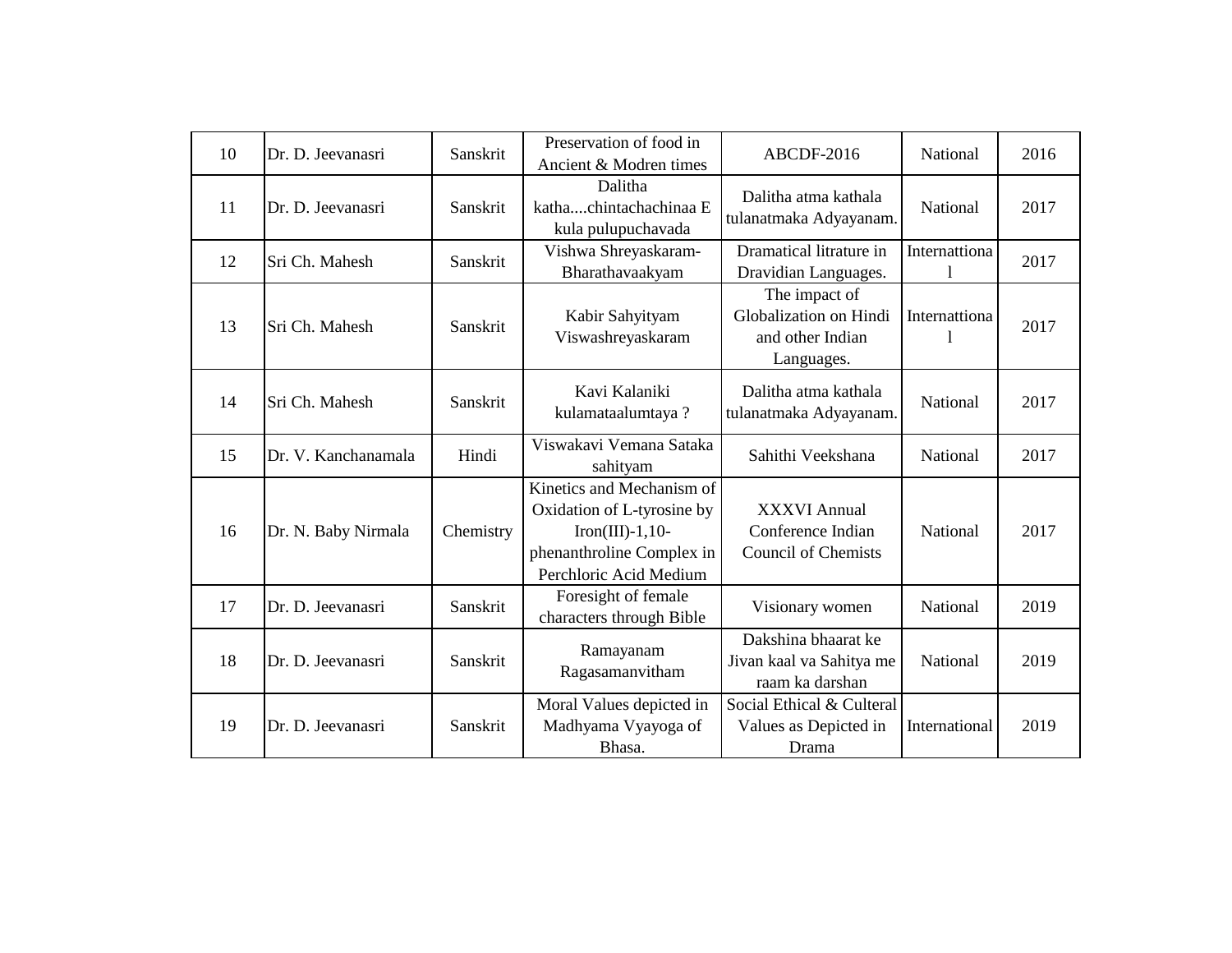| 20 | Mrs. M. Prathyusha         | <b>MBA</b>  | Role and Performance of<br>IPR in Protecting Invention<br>and Innovations - Its<br>sustainable Development<br>Goals             | <b>Intellectual Property</b><br>Rights: Technological<br>Development       | National      | 2019 |
|----|----------------------------|-------------|---------------------------------------------------------------------------------------------------------------------------------|----------------------------------------------------------------------------|---------------|------|
| 21 | Sri M.V.S.N. Kumar<br>Raja | <b>MBA</b>  | Role and Performance of<br>IPR in Protecting Invention<br>and Innovations - Its<br>sustainable Development<br>Goals             | <b>Intellectual Property</b><br>Rights: Technological<br>Development       | National      | 2019 |
| 22 | Dr. V. Kanchanamala        | Hindi       | Muktibodh aur samakaleena<br>Telugu rachanaakaar                                                                                | Akshara-Sahithi<br>samskrithika seva<br>peetham (General<br>publication)   | National      | 2019 |
| 23 | Sri B. Ajay Kumar          | Zoology     | Haematological Changes in<br><b>Fish Heteroneustes Fossils</b><br>under Vanadium Stress                                         | <b>Indian Science Congress</b><br>Association, Jalandhar                   | International | 2020 |
| 24 | Dr. P.V.V. Satish          | Aquaculture | Antimalarial Activity of<br>Prosopis Cineraria (L)<br>Druce against Chloroquin<br>sensitive Plasmodium<br>Falciparum 3D7 Strain | <b>Indian Science Congress</b><br>Association, Jalandhar                   | International | 2020 |
| 25 | Dr. K. Srinivasa rao       | Physics     | <b>Enhanced NIR</b><br>Photoluminescence<br>Properties of Pr3+/Yb3+<br>Co-Doped PEO/PVP<br><b>Blended Polymer</b><br>Composites | Recent Trends in<br>Advanced Materials &<br>Characterization<br>RTAMC-2020 | National      | 2020 |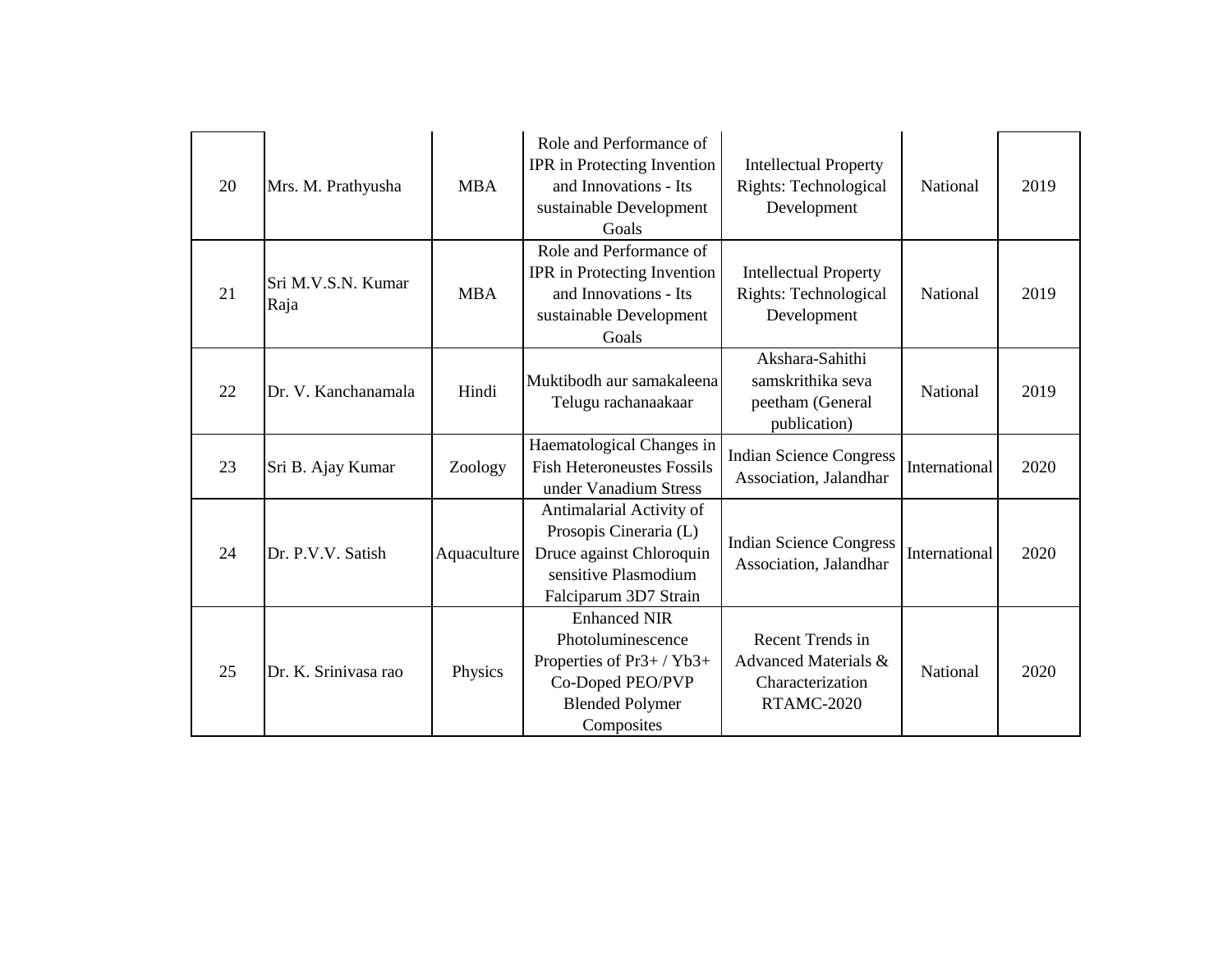| 26 | Dr. K. Srinivasa rao | Physics     | Spectral Investigation of<br>Green Luminescent Tb3+:<br><b>PVP Polymer Films</b>                                         | Recent Trends in<br>Advanced Materials &<br>Characterization<br>RTAMC-2020        | National      | 2020 |
|----|----------------------|-------------|--------------------------------------------------------------------------------------------------------------------------|-----------------------------------------------------------------------------------|---------------|------|
| 27 | Dr. K. Srinivasa rao | Physics     | Revishing Red<br>Luminescence of Eu3+<br>Doped Lithium Borate<br><b>Glasses For Photonic</b><br>Applications             | Recent Trends in<br>Advanced Materials &<br>Characterization<br><b>RTAMC-2020</b> | National      | 2020 |
| 28 | Dr. P.V.V. SATISH    | Aquaculture | <b>Invitro Antimalarial</b><br>Efficacy of Ponagamia<br>Pinnata (L) Pierre against<br>Plasmodium Falciparum<br>3D7strain | <b>Indian Science Congress</b><br>Association, Bangalore                          | International | 2020 |